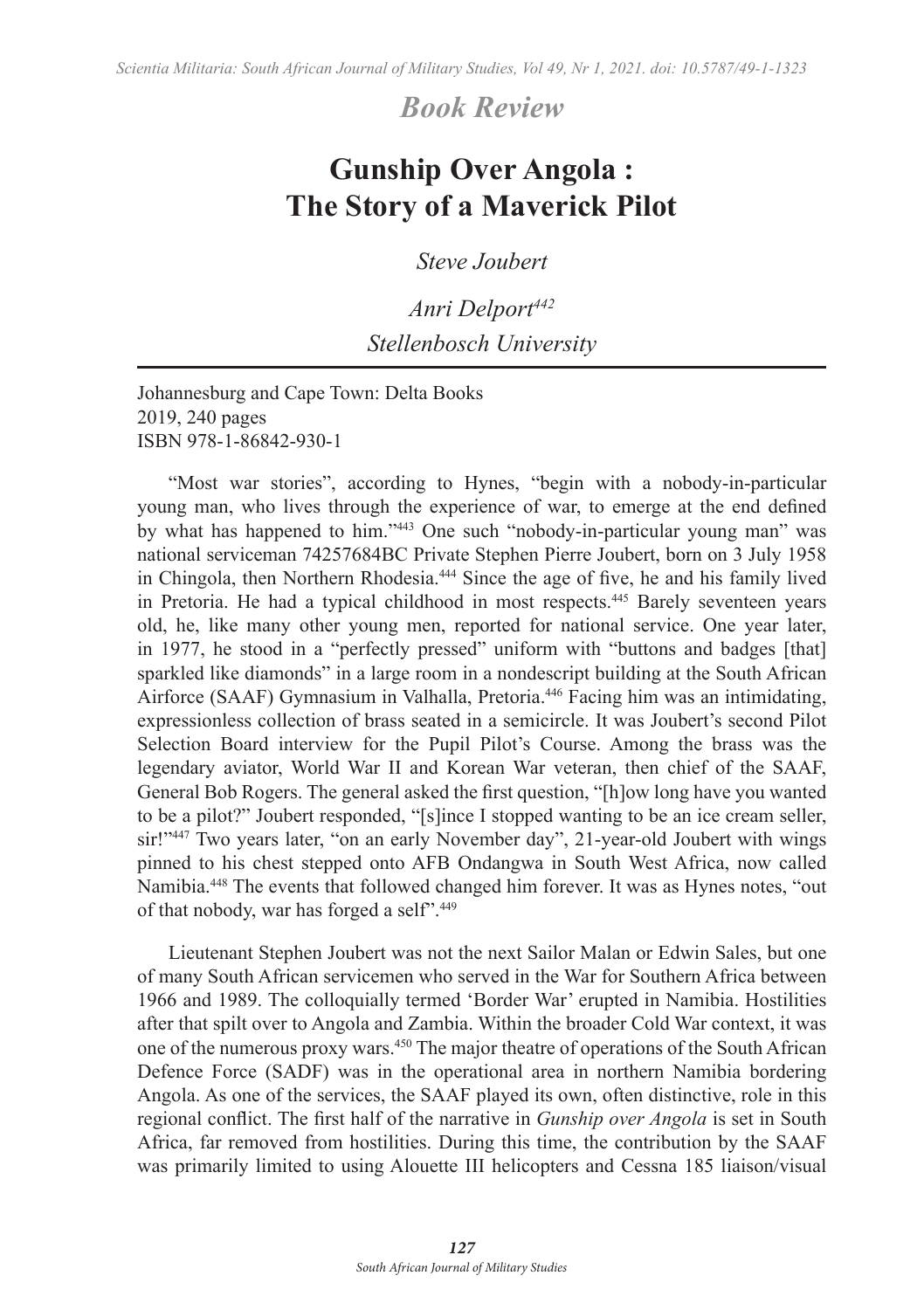reconnaissance aircraft in counter-insurgency operations. The main bases for the SAAF were established on Namibia's northern border at Ondangwa, Rundu, Mpacha and Grootfontein, and satellite bases at Ruacana, Eenhana, Nkongo, Buffalo and Omega. After 1975, more bases were added as hostilities intensified, demanding the SAAF to play a more prominent role.<sup>451</sup> Some of these are mentioned in Joubert's account. During this later phase of hostilities, Joubert had his first taste of battle, and began logging pilotin-command hours, which comprises most of the second part of the book.

Around the late 1970s and early 1980s, all SAAF aircraft types were deployed in the operational area as the conflict escalated. The role of the SAAF also expanded to include close air support, search-and-destroy missions, trooping, casualty evacuation, artillery fire control flights and resupply missions.452 During this time, the Soviets, Cubans and other allies supplied their proxies with more complex and sophisticated technology, such as radar installations and SAM-7 missiles. Thus, the threat of antiaircraft fire intensified with a concomitant increase in SAAF casualties.<sup>453</sup> In response to the heightened lethality on the battlefield, SAAF pilots developed new tactics, such as low-altitude flying, which reduced the deadliness of these weapons.<sup>454</sup> In many respects, airmen, such as Joubert, had a more distinctive war experience than the boots on the ground. Furthermore, their war experience was not static, but constantly changing. For instance, during one or more operational tours, the experiences could have varied between different intervals as the nature of war evolved. Regarding this, Joubert very capably teases out these developments in the war and the response of airmen to these changing circumstances. Such diversity in South African experiences is rather scarce in contemporary historiography.

Since 1966, a plethora of titles on the 'Border War' has appeared.455 Early titles up to the late 1980s tended to glorify participation by South Africans.<sup>456</sup> Among these were a lacklustre official history and several general histories published around the conclusion of hostilities.<sup>457</sup> From the 1990s onward, a new trend of published personal accounts reached the shelves, which gained impetus since the 2000s. Quite often, revised editions of titles published in the previous decade re-appeared to feed readers' growing appetite for war reminiscences. Initially, most of these titles adopted a mostly 'top-down' approach.<sup>458</sup> In recent years, accounts 'from below' have begun to fill the historiographical hiatus and opened a window into the lives of 'ordinary men'.<sup>459</sup>

Interestingly, as Wessels notes, military enthusiasts have always had an insatiable craving for literature on special operations.460 It is surprising that such enthusiasm has not extended to the excitement and vivacity of the war in the sky. Alternatively, the dearth of literature on such topics has defused or redirected interest in them. The role of the SAAF, particularly the experiences of airmen, has largely been absent in South African historiography. The contribution by the SAAF has been limited mainly to mentions or sections in literature on the war,  $461$  – with some exceptions.  $462$  It is here that Joubert's book makes a valuable contribution to the lacuna in current historiography.

The title of Joubert's book, *Gunship over Angola: The story of a maverick pilot,*  is somewhat misleading. Granted, its glossy cover and bold title will catch anyone's eye peering through a bookshop window or browsing on the web. The same applies to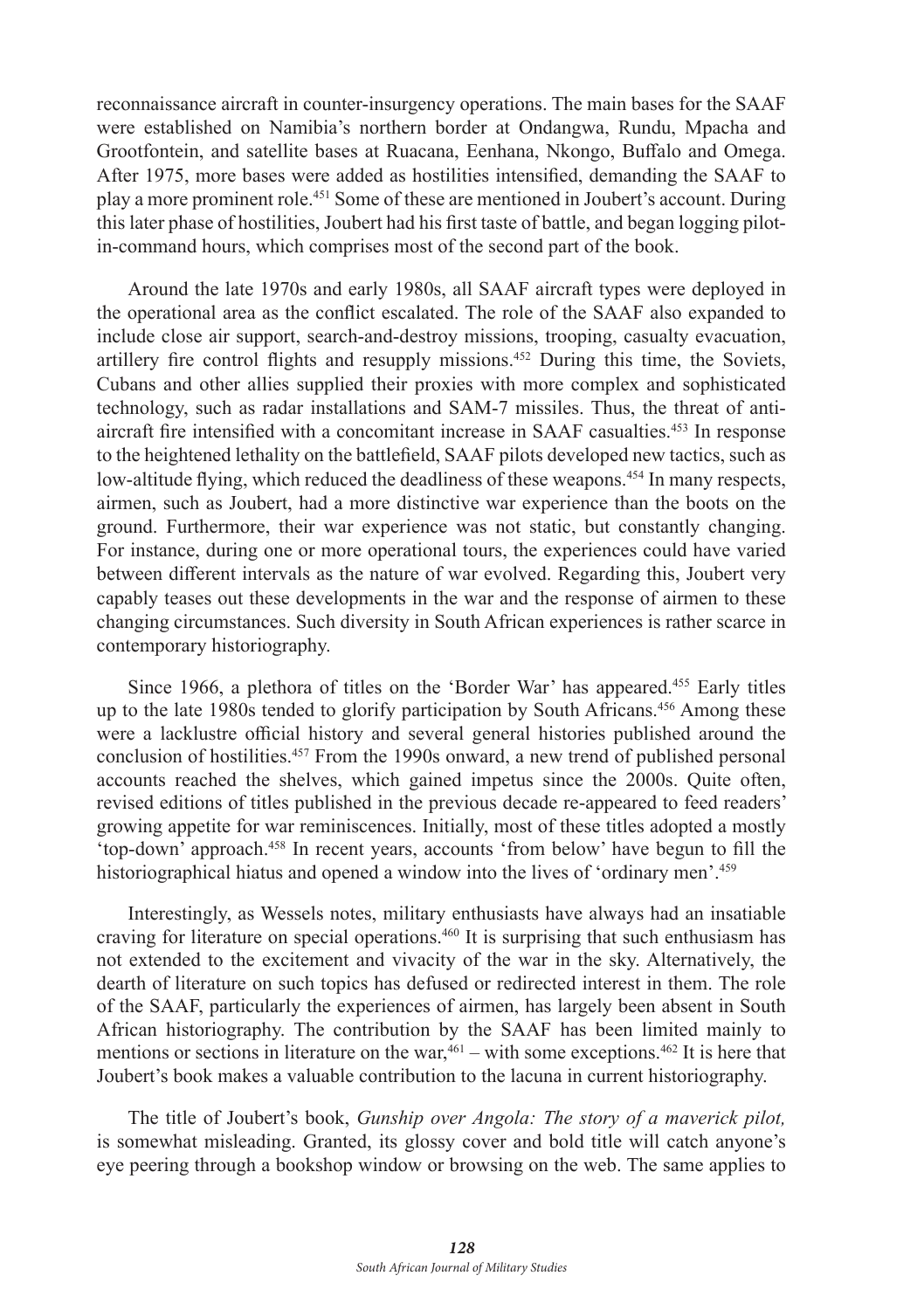the pulse-throbbing publisher's blurb. The first impression of the book is both striking and dramatic, which understandably it aims to do and certainly achieves it, but this simultaneously distracts from the value of the book, albeit perhaps inadvertently. Joubert's book is much more than a vividly graphic description of a battle sequence in the sky. It does include such battlefield narratives and plenty to spare with all the sensory elements to make readers feel like they are experiencing the battle first-hand. The book also provides a unique perspective, which Joubert had as an airman involved in the chain of casualty evacuation. Against this bird's eye view, Joubert's account highlights the subtle nuances between civilian, battle, landmine and other forms of casualties, as well as the influence of racial prejudices on evacuation and treatment. However, the title is only descriptive of the second half of the book.

The first part of the narrative begins with a brief description of Joubert's genealogy and family life through early childhood and adolescence, leading up to Joubert reporting for national service. Compared to others who loathed the idea of military conscription, Joubert saw this as an opportunity to become a pilot, since his family was not affluent and could therefore not afford private funding for his training. After basic training, he was transferred to the Air Defence School at Air Force Base (AFB) Waterkloof, followed by his operational deployment at Ellisras. He was then selected for the Pupil Pilot's Course 1/77 as a candidate officer at the Central Flying School (CFS) Dunnottar. The next phase was to attend the Flight Training School (FTS) Langebaanweg, which included a seven-day Survival Course at Kranshoek. A three-month Officer's Course at the South African Air Force College (SAAFCol) followed. Joubert writes, "a combination of factors"463 led to him becoming a helicopter pilot; thus, he was posted to 87 Advanced Flying School (AFS) at AFB Bloemspruit. He finally became a fully-fledged Alo III commander in the 17 squadron. The next day he departed for the centre of airborne operations for his first operational tour, which is covered in the second half of the book.

The first half of the book is dismissed in the title despite the value of this half for opening a rare window onto the rigours of becoming a SAAF pilot, which entails much more than practical flight hours and adrenaline-fuelled aerobatics. The book also provides a realistic glimpse of everyday experiences, ranging from exhilarating to frustrating and even to infuriating. To this can be added the obstinate nature of the military regime and obtuse military hierarchy entrusted to mould chivalrous officers and command daring pilots – all of which contrasts with the all too often romantic and nostalgic notions held by many of heroically masculine brass, buttons and uniforms.

As previously noted, the book is divided into two parts; the first is titled "The age of innocence"*,* followed by "Time to grow up". The suggestive juxtaposition of the two titles aptly reflects, as Hynes remarks, "[n]obody, however young, returns from the war still a boy and in that sense, at least, war does make men."464 Joubert's account also resonates with more recent literature, which tends to spotlight the legacies of trauma, violence and conscription interlaced with calls for healing and reconciliation with the past.<sup>465</sup> Such themes often mirror a sense of admonishment for the state and the military's failure to provide psychological support and assistance to these men. As Joubert poignantly argues: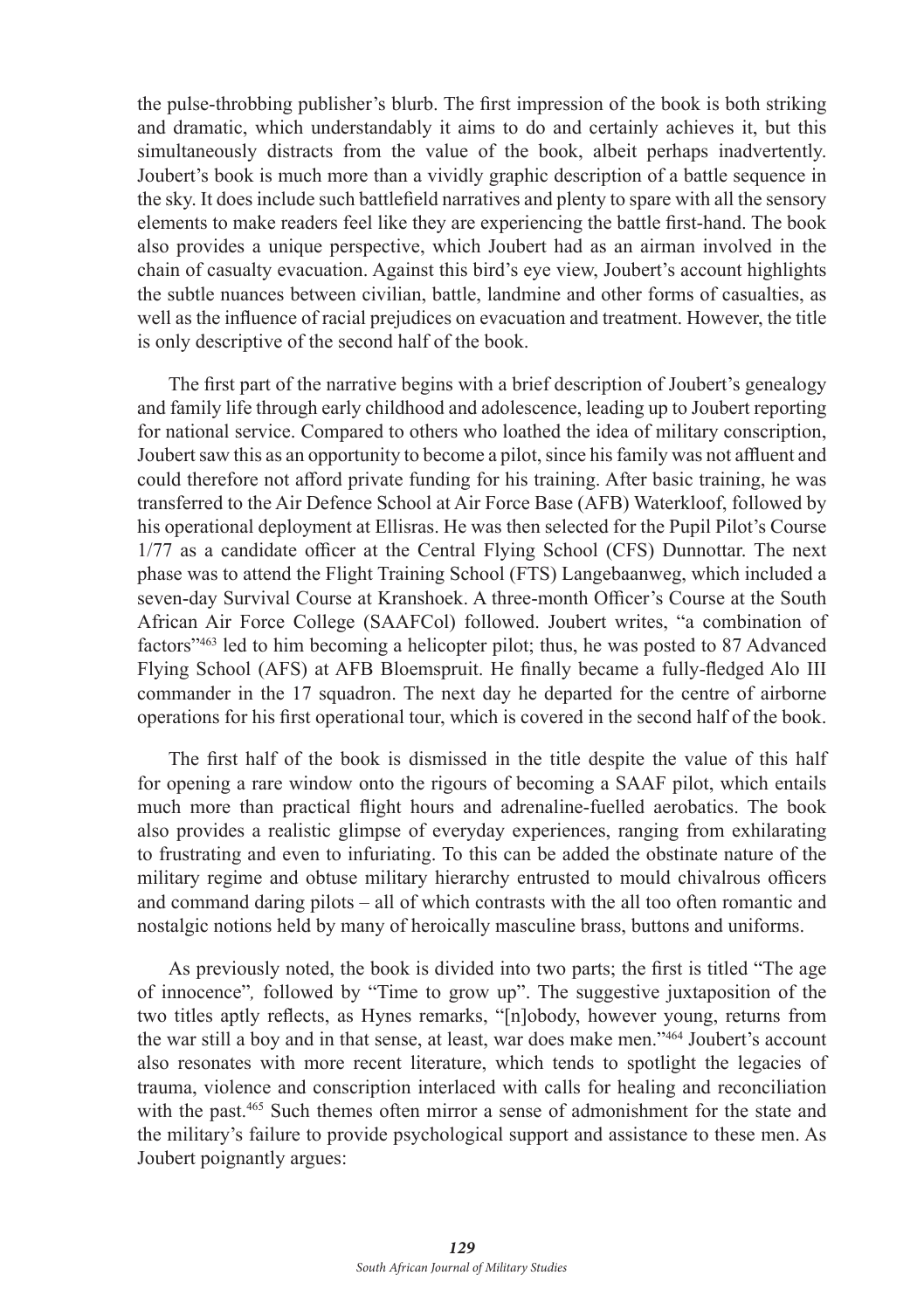If I bear any grudge at all, it is against the military establishment, not for moulding me into the fighting man that I became for ten years … but rather because they blatantly shirked their responsibility to switch me back into a balanced, considerate and compassionate human being when my fighting days were over.

The Official Secrets Act (No. 16 of 1956) "discouraged" men like Joubert from not only "questioning the status quo" but also seeking professional counselling.466 As Joubert comments, "seeking counselling from anyone, amateur or professional … was banned outright by the authorities and dire consequences were threatened."467 As a result, Joubert was "not functioning at an optimum emotional level […] for a long time to come" $1468$ 

The impact of war experiences and a combination of other factors inspired Joubert to write this book. As he acknowledges, "[i]t is often said that 'writing about it' is one of the most cathartic things that human beings who have undergone trauma can do."469 Joubert concludes with words of encouragement to others of his generation to make amends with the past – whether through writing or through talking. Unfortunately, readers were only given a slight glimpse into the experiences alluded to in a few brief paragraphs. The shortcomings of the military and war trauma might explain why Joubert chose not to immerse the reader fully in his inner conflict and sense of isolation and alienation in post-war civilian life.

However, Joubert excels in achieving three-dimensionality with his humorous vignettes and anecdotes sprinkled from beginning to the near end of *Gunships over Angola.* The perfectly balanced humour ranges from youthful indiscretions to describing how innovative training techniques could help pupil pilots judge the correct height when landing an aircraft. In such cases, pupils had to sit on the roof of the ablution block, which "was mathematically calculated … to be the precise height" before the plane levelled off for landing. Pupils had to hold a ruler in the left hand to imitate the plane's throttle lever. A broomstick in the right hand represented the joystick, while the sweeping section represented the rudder pedals. To "add authenticity" to the "simulation", pupils had to "imitate the noise of the radial engine". As Joubert comments, he wondered what the response of their parents would be to see their sons, the elite of the SAAF, "flying imaginary aircraft in close formation, spasmodically moving hands and feet, while making toddler-like noises, while sitting on the shithouse roof."470

The inclusion of a solid comical element in a morose war narrative might seem surprising – or not. Many writers have done so in the past. Among these are Mel Brooks, Charlie Chaplin, Taika Waititi, Roberto Benigni, and Vincenzo Cerami. However, in this instance, it could be that firstly, Joubert is a self-perceived "avid objectivist" or "maverick" who was subjected to a strict, hierarchical, often impractical military environment. Secondly, he writes that he hopes his family will one day take the time to read his story. Despite the intended audience, other readers with an interest in war reminiscences or the war 'up north', whether 'civvy' or soldier, academic or military enthusiast, *Gunship over Angola* is a must read.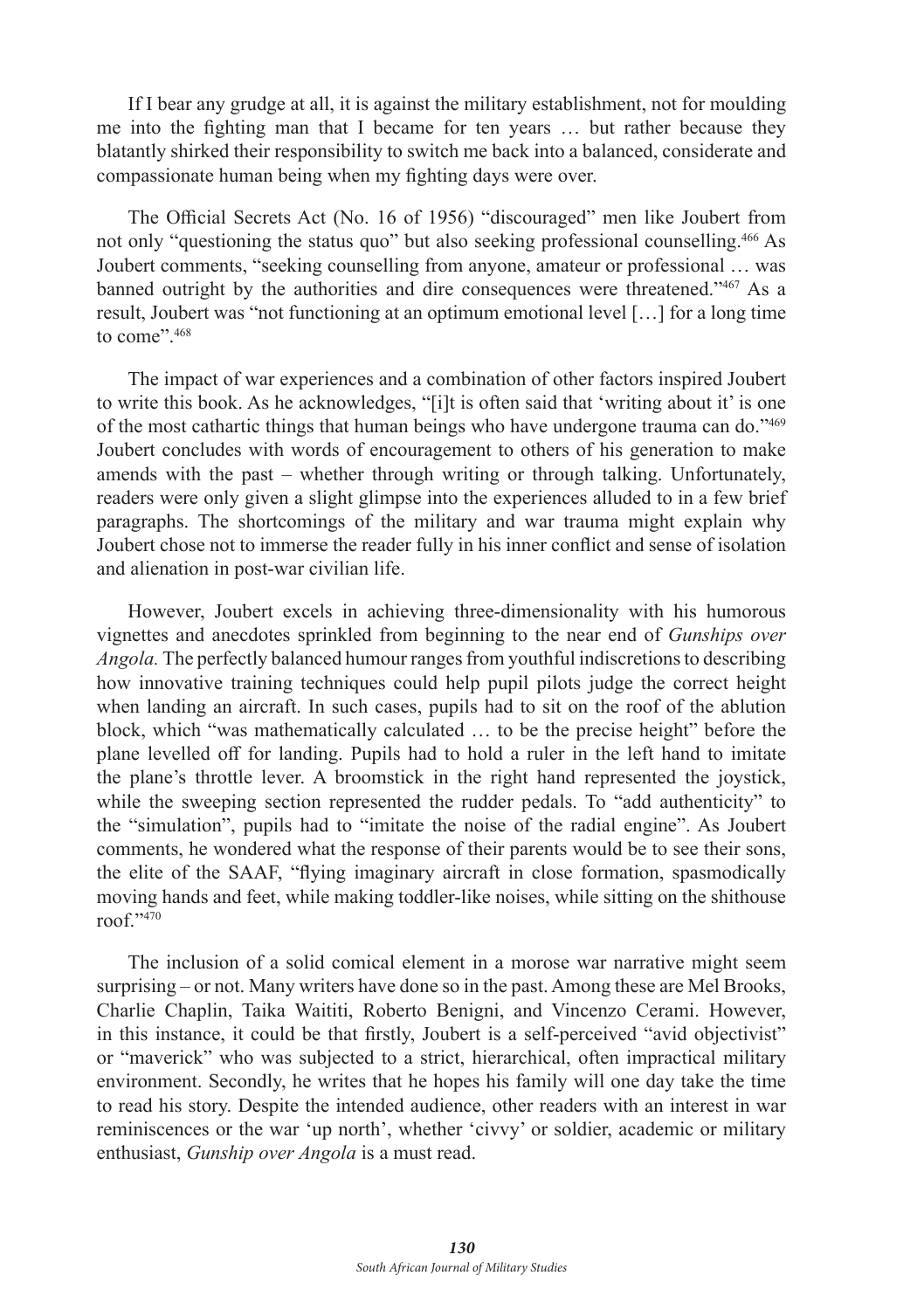## **ENDNOTES**

- 442 Anri Delport is a lecturer in the Department of Military History in the Faculty of Military Science at Stellenbosch University. She is also the Book Review Editor of Scientia Militaria.
- 443 S Hynes. *The soldiers' tale: Bearing witness to modern war*. New York, NY: Viking, 2001, 5.
- 444 S Joubert. *Gunship over Angola: The story of a maverick pilot*. Johannesburg: Delta Books, 2019, 3, 12.
- 
- <sup>445</sup> *Ibid.*, p. 19.
- <sup>446</sup> *Ibid.*, p. 3. 447 *Ibid.*, p. 6.
- <sup>448</sup> *Ibid.*, p. 115.
- <sup>449</sup> *Ibid.*, p. 5.
- 450 IJ van der Waag. *A military history of modern South Africa.* Johannesburg: Jonathan Ball, 2015, 245–246.
- 451 MN Louw & JS Bouwer. *The South African Airforce at war: A pictorial appraisal*. Johannesburg: Chris van Rensburg, 1995, 141.
- <sup>452</sup> *Ibid.*, p. 174.
- <sup>453</sup> *Ibid.*, pp. 142, 153, 162.
- <sup>454</sup>*Ibid.*, p. 207.
- 455 A Wessels. "Half a century of South African 'Border War' literature: A historiographical exploration". *Journal of Contemporary History* 42/2. 2017. 28–29.
- 456 See for example A van Wyk. *Honoris Crux: Ons dapperes: Our brave*. Cape Town: Saayman & Weber, 1982.
- 457 See for example FJ du Toit Spies. *Operasie Savannah: Angola 1975–1976*. Pretoria: SA Weermag, Direktoraat Openbare Betrekkinge, 1989; W Steenkamp. *Suid-Afrika se Grensoorlog 1966–1989*. Gibraltar: Ashanti, 1989.
- 458 See for example J Geldenhuys. *Ons was daar: Wenners van die oorlog om Suider-Afrika.*  Pretoria: Kraal, 2011.
- 459 See for example A Soderlund & D Steyn. *Ystervuis uit die see: Uiters geheime seewaartse Recceoperasies (1978–1988).* Johannesburg: Jonathan Ball, 2018; K Stadler. *Recce: Small team missions behind enemy lines.* Cape Town: Tafelberg, 2015; J Greeff. *A greater share of honour: The memoirs of a Recce officer.* Ellisras: Ntomeni, 2008.

460 Wessels *op. cit*., p. 31.

- 461 See for example P Bagshawe. *Warriors of the sky: Springbok air heroes in combat.* Johannesburg: Ashanti, 1990; D Lord. *Vlamgat: The story of the Mirage F1 in the South African Airforce*. Weltevreden Park: Covos-Day, 2000; D Wingrin. *Tumult in the clouds: Stories from the South African Air Force 1920–2010*. Pinetown: 30° South, 2012.
- 462 See M Wilkens. *Chopper pilot: The adventures and experiences of Monster Wilkins.* Nelspruit: Free World, 2000; D Lord. *From fledgling to eagle: The South African Air Force during the Border War.* Johannesburg: 30° South, 2008; P Baxter. *SAAF's Border War: The South African Air Force in combat 1966–89.* Warwick: Helion, 2013; AIJ Venter. *The Chopper Boys: Helicopter warfare in Africa*. London: Greenhill Books, 1994.
- 463 Joubert *op. cit.*, p. 99.

465 See for example D Lamprecht. *Die brug: Na die hel en terug in Angola*. Johannesburg: Delta Books, 2020; P Zunckel. *SADF July 77 intake: A conscript's story*. Wandesbeck: Reach Publishers' Services, 2019.

<sup>464</sup> Hynes *op. cit*., p. 5.